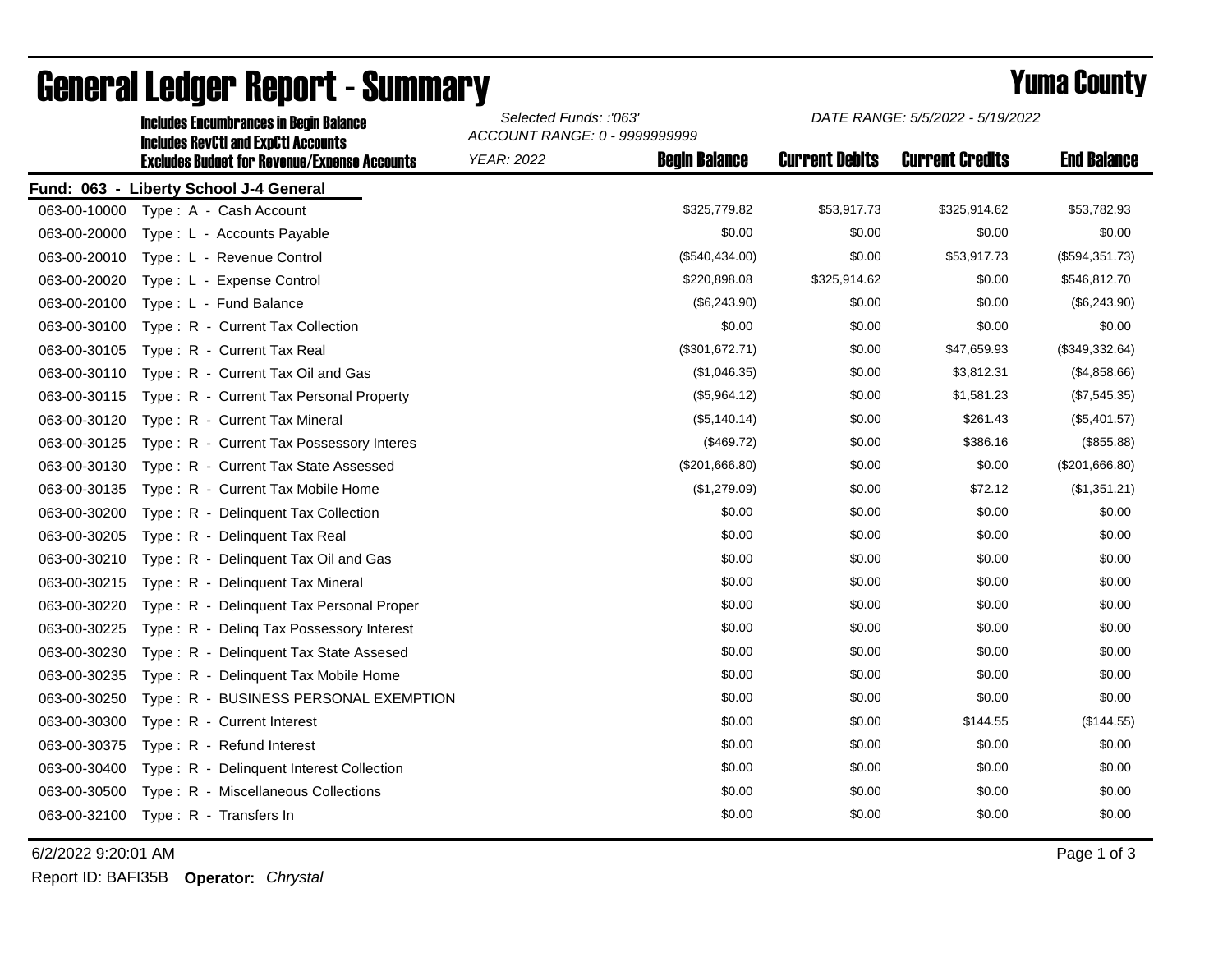|                                        | <b>Includes Encumbrances in Begin Balance</b><br><b>Includes RevCtI and ExpCtI Accounts</b> |                                                     |                             | Selected Funds: :'063'<br>ACCOUNT RANGE: 0 - 99999999999 |                             | DATE RANGE: 5/5/2022 - 5/19/2022 |                       |          |                                  |                    |
|----------------------------------------|---------------------------------------------------------------------------------------------|-----------------------------------------------------|-----------------------------|----------------------------------------------------------|-----------------------------|----------------------------------|-----------------------|----------|----------------------------------|--------------------|
|                                        |                                                                                             | <b>Excludes Budget for Revenue/Expense Accounts</b> |                             | <b>YEAR: 2022</b>                                        |                             | <b>Begin Balance</b>             | <b>Current Debits</b> |          | <b>Current Credits</b>           | <b>End Balance</b> |
| Fund: 063 - Liberty School J-4 General |                                                                                             |                                                     |                             |                                                          |                             |                                  |                       |          |                                  |                    |
| 063-00-33000                           |                                                                                             | Type: R - Auto Tax B Collection                     |                             |                                                          |                             | (\$17,534.56)                    |                       | \$0.00   | \$0.00                           | (\$17,534.56)      |
| 063-00-33100                           |                                                                                             | Type: $R -$ Auto Tax A & F Collection               |                             |                                                          |                             | (\$5,660.51)                     |                       | \$0.00   | \$0.00                           | (\$5,660.51)       |
| 063-00-49100                           |                                                                                             | Type: X - Treasurer Fees                            |                             |                                                          |                             | \$1.292.50                       |                       | \$134.80 | \$0.00                           | \$1,427.30         |
| 063-00-49401                           |                                                                                             | Type: X - Transfer Out                              |                             |                                                          |                             | \$0.00                           |                       | \$0.00   | \$0.00                           | \$0.00             |
| 063-00-49500                           |                                                                                             | Type: X - Checks Written / ACH Transfer             |                             |                                                          |                             | \$219,605.58                     | \$325,779.82          |          | \$0.00                           | \$545,385.40       |
|                                        |                                                                                             |                                                     |                             | Fund: 063 - Liberty School J-4 General                   | Totals :                    | (\$319,535.92)                   | \$705.746.97          |          | \$433,750,08                     | (\$47,539.03)      |
|                                        |                                                                                             |                                                     | <b>Total Fund Revenues:</b> | \$53,917.73                                              | <b>Total Fund Expenses:</b> |                                  | \$325.914.62          |          | <b>Net Revenue Over Expense:</b> | (\$271,996.89)     |

## General Ledger Report - Summary **Example 2018** Yuma County